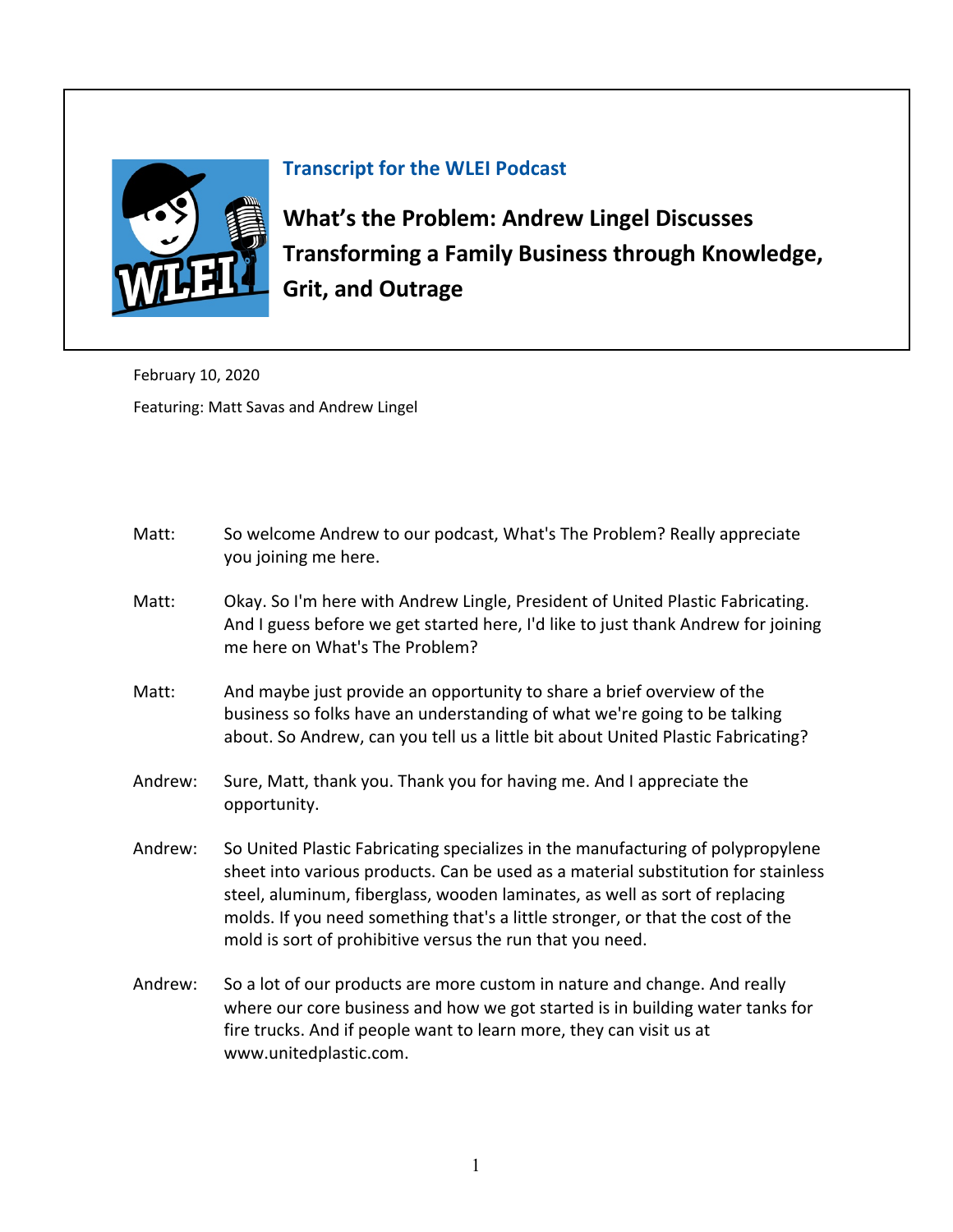- Matt: What I'd like to kind of get started with, is kind of going back in time, I guess about three, three and a half years, when you took over the company as president.
- Matt: So UPF, as it's known is a family business. Your father founded the business about 30 or so years ago, and you took over second generation just a few years ago.
- Matt: And that's not an easy thing. And you made it harder because you made a decision to not just take over as new leadership, but change the way the organization would be managed. Adopting a lean thinkers approach to management.
- Matt: And we'll get to that in just a bit, but I'm curious, when you first started in that new role, tell us maybe a little bit about what you were facing that first week or so.
- Andrew: Yeah, so kind of looking back, it's sort of a challenge because you're sort of faced with all these areas that have been successful in the past and for one reason or the other maybe aren't as successful now as they used to be.
- Andrew: But, you're dealing with a lot of people that have been doing work the same way for a long time, and you're sort of alone in this sort of idea that I think work can be done in a different way, in a different manner, and requires sort of different thinking. And knowing that you're not going to get necessarily buy in right away, and where do you have to start. And also looking at the current challenges, how do you focus when you only have so much bandwidth?
- Andrew: And I think that's sort of the challenge of sort of where you're at with that, which is what can I do right now to sort of start moving the needle forward, versus what opportunities there are because the opportunities are numerous.
- Matt: Yeah, so you were kind of a man, a lone man on an island, lone man on a lean Island.
- Andrew: Yes.
- Matt: Trying to figure out how to bring people along. Maybe we can talk a little bit about how the nature of approaching problems in problem solving has evolved at UPF over the course of that three, three and a half years.
- Andrew: Yeah, I think Matt, kind of looking back on how it started, you sort of knew the problems we wanted that we were facing, which was maybe the financial health of the organization is not where it needs to be.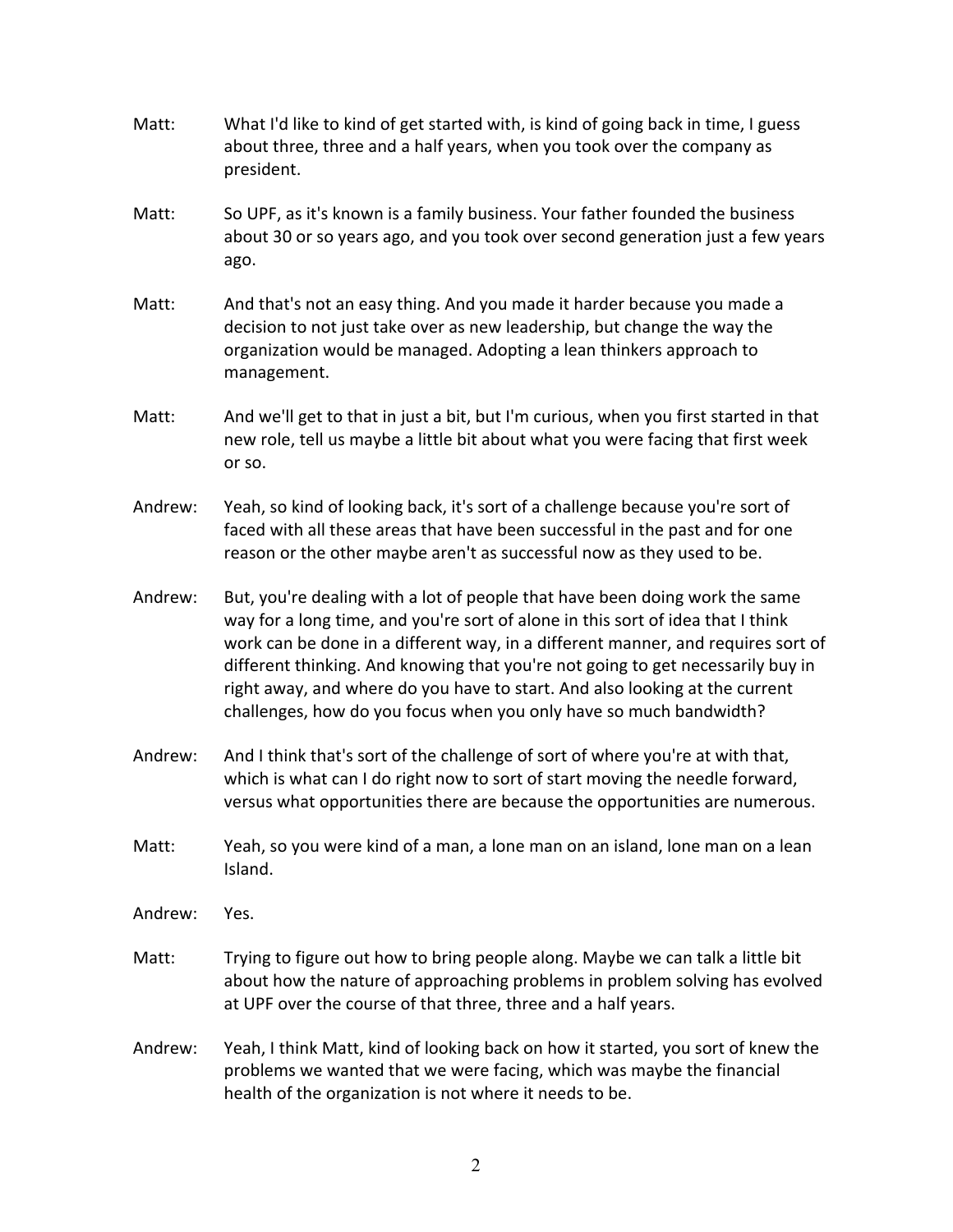- Andrew: We also had issues around warranty costs and exposure. We offer a lifetime warranty on our products. So, that's a big area.
- Matt: Yeah, and [inaudible] might get some customers out of that.
- Andrew: Yeah.
- Matt: That one right there. Lifetime warranty, yeah.
- Andrew: Exactly. So, those are sort of the big areas. And I think as you sort of start and say, "Hey, there's a different way of thinking." And to your point, maybe my thinking not fully formalized as the training basically came from a reading a lot of materials about lean manufacturing, and trying to figure out how that applies to what we're doing.
- Andrew: You may fall into that trap about, "Hey, here's the problems, but hey, here's all the things we can do. How do I sort of become lean? You know, maybe I need standard work or I need to put up these boards. Are we should create U shape cells, or we've got a 5S that's for sure what we have to do."
- Andrew: And you start doing all these sort of works, but really unsure about what the purpose is and how it actually relates to actually moving those needles that we talked about. You're pretty sure it will be better, but you're really ... You're not sure why except somebody in a book said, "Hey, you should probably have really good standard work." And that, that sort of extent.
- Andrew: And I think over time that is really evolved to kind of going through our first value stream mapping exercise with our coach Karl [Ohaus 00:06:39], and sort of looking at how are our current processes created a lot of challenges, not just on the shop floor where primarily or focus had been before, but how the upstream processes and customer service and engineering and purchasing were creating such variations in issues that if you're only focused on the shop floor, you would, you would really be able to make any impact at all.
- Matt: So it sounds like maybe starting off with doing sort of lean, for lean's sake. Lean for the purpose of doing lean.
- Matt: We've heard standardized work is a good thing. So let's do some standardized work. We've heard that 5S is good, so let's put up some shadow boards and clean up the tools.
- Matt: But I'm not actually doing that stuff towards solving a real problem. And so you mentioned Karl Ohaus, who's been your coach helping the organization maybe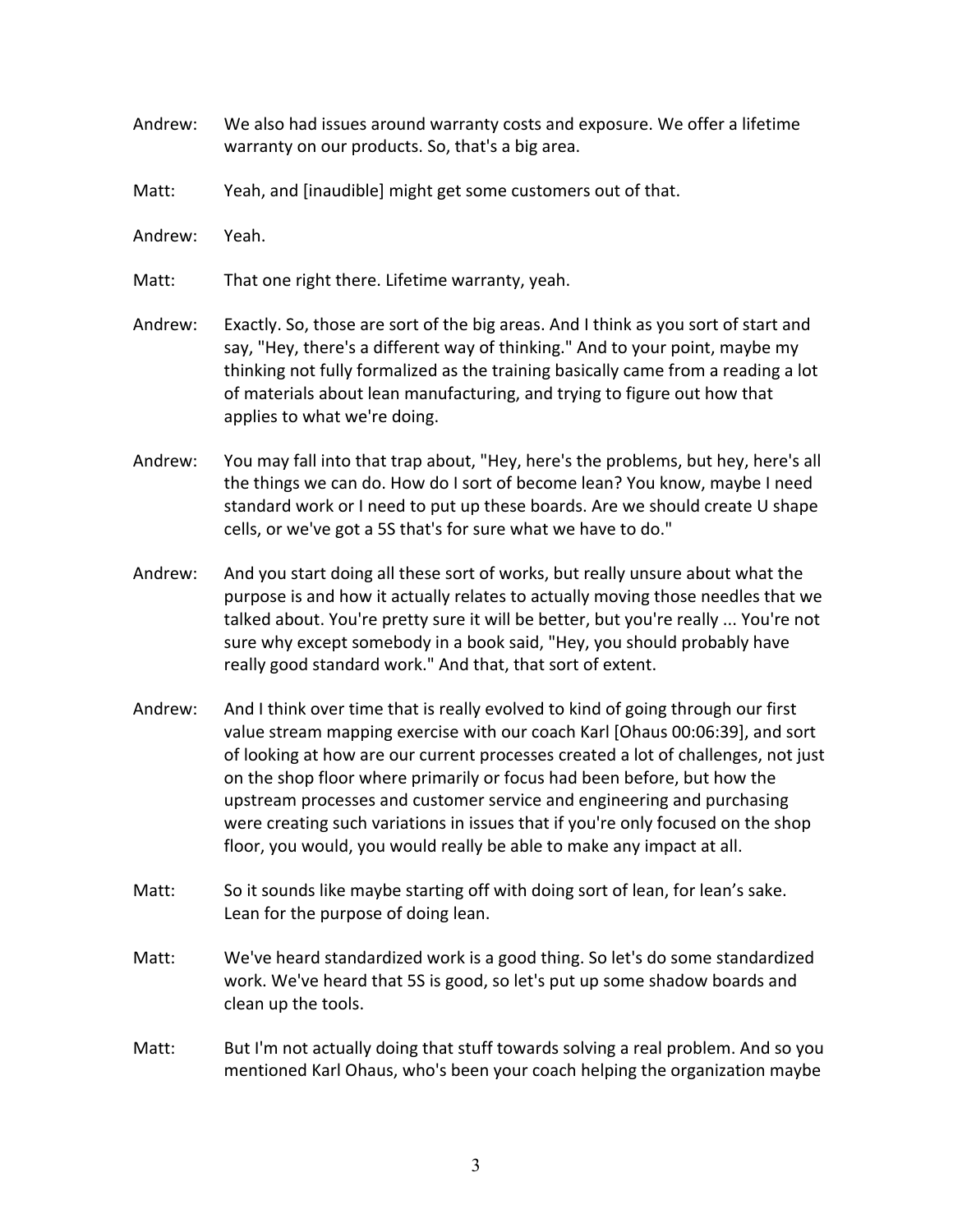take a step back and first frame up, okay, what problem are we really trying to solve here?

- Matt: And doing that at first, as you mentioned through a value stream map. In that case with the key functions of the organization, sales, engineering, production. And as a group making it clear, "Okay, here are the real challenges that present themselves to the organization. How do we go about solving them?"
- Matt: So kind of transitioning for just doing stuff for the sake of lean, to doing stuff for the purpose of solving a problem.
- Andrew: Yeah. You know, so from that exercise, you saw a lot of unsure people in terms of whose responsibility certain items were. I think there was a lot of surprise about how long using Little's Law inventory we had into the system. How long it would take us to empty it all out. As well as a complete and accurate, the fact that basically a single job could not actually make it through our process without having to be reworked at one of the steps through customer service design or manufacturing was pretty surprising, I think to the members of the group. And it helped I think realize the areas in which we needed to focus first and with the understanding of why to begin that work.
- Matt: As a leader, what was your approach to helping people understand that it wasn't about ... We weren't trying to figure out whose responsible for the rework, we're trying to figure out what processes are responsible for that rework.
- Matt: How did you create an environment where that sort of problem solving could even be introduced?
- Andrew: Yeah, I think it's ... I think first thing is that, how do you, in that value stream, you've sort of brought different people together to kind of look at it. But, I think there's this sort of balance on can you try to get people to think their way to new way of working, or do you have to work your way into new way of thinking?
- Andrew: And we've often discussed this about ... It's probably sort of a balance of both. Now, I probably shy more towards the work your way to new way of thinking. That at some point to get them unstuck, you actually just have to kind of do it for them and show and kind of fix some of the problems that maybe they don't agree with and demonstrate that it has the actual benefit.
- Andrew: And then that starts to get them to see the new way of thinking. But, if you had them sort of locked in the room and said, "Hey, just really think about this a long time about how we're doing and if it makes sense." I don't think that they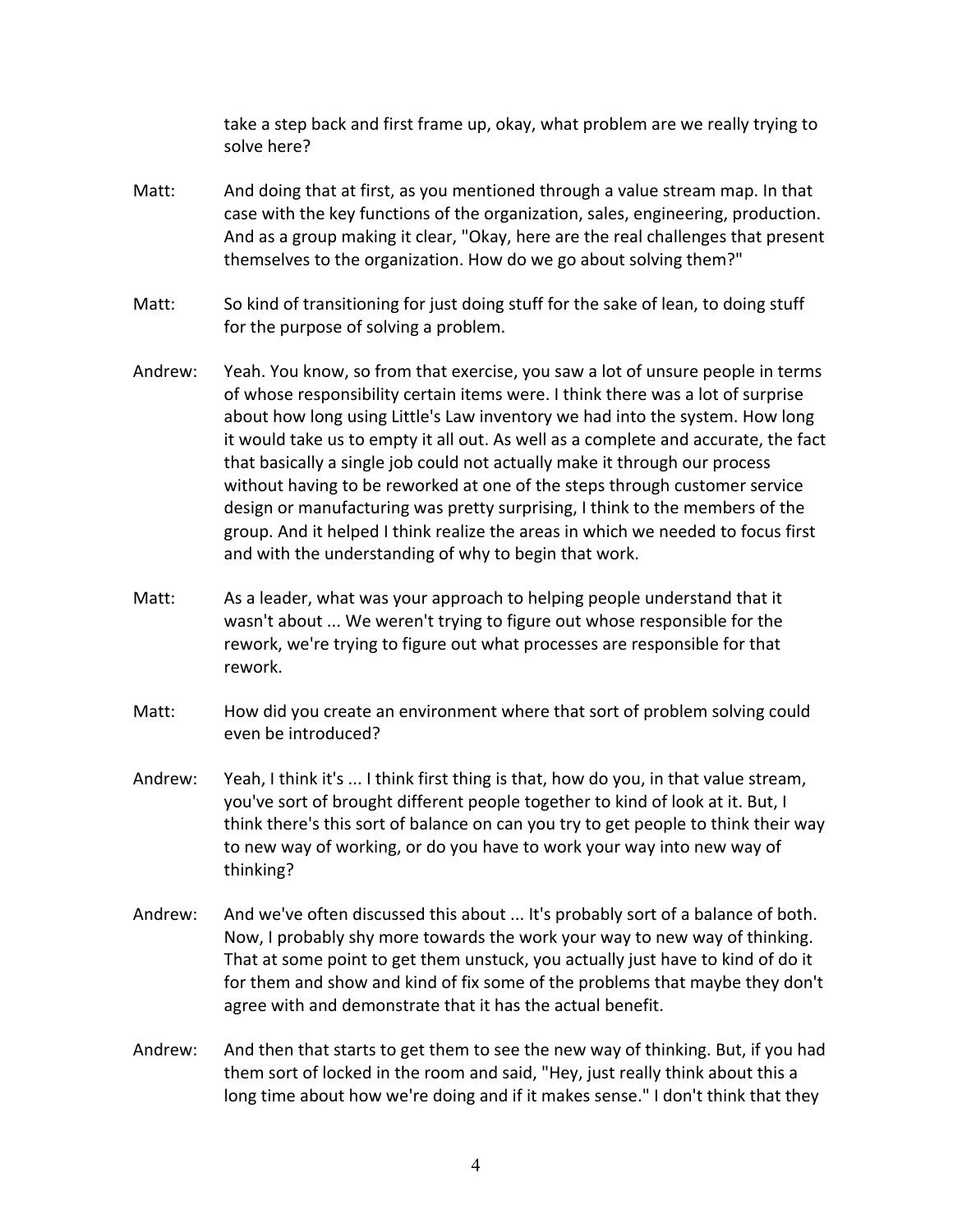could ever get themselves out of the trees to see the forest, right? At some point, you have to unstuck them.

- Andrew: And then it sort of starts opening their minds a little bit more. So it's this sort of balance and then there's sort of this third caveat in that which is versus kind of going back to what we already know works or it doesn't work, but we're comfortable in that.
- Andrew: And that's sort of this tension that exists in almost everywhere you go when you're trying to get them to start working in a new manner.
- Matt: And in the right kind of action. So back to your earlier point about you could do 5S for 5S sake, but if 5S doesn't help anybody. Then they're just going to see it as another thing that they have to do because they were told to do it.
- Matt: But taking action that feels like help because it's actually solving a problem to kind of demonstrate this is a worthwhile thing to do and engage yourselves in.
- Matt: I mean, is there, is there an example that comes to mind about an early effort to, even a small one, to demonstrate help through action?
- Andrew: So I think a good example of that would be sort of at our customer service to engineering handoff. In the current process, a customer would submit a drawing because they're usually custom that needs to be quoted by the customer service group. In some cases, not even quoted, just sort of processed for orders.
- Andrew: They would enter it into the computer system and it would go up to the design group, in which case they would then kind of make the design for manufacturing. And then all that paperwork would come back to customer service to see what has changed or what might be different, and also correct any sort of mistakes maybe the customer service rep had made on the initial quote. And then they'd have to go back to either the customer and say, "Hey, this is what's changed. You owe us more money." Or maybe in some cases some money comes off.
- Andrew: Inevitably, there would be sort of issues too that sometimes they would not agree with the, A. I owe you more money.

Matt: Sure.

Andrew: Give me a quote or problem. ... So one of the steps we did was to sort of change that check process to actually prior to it going to a design.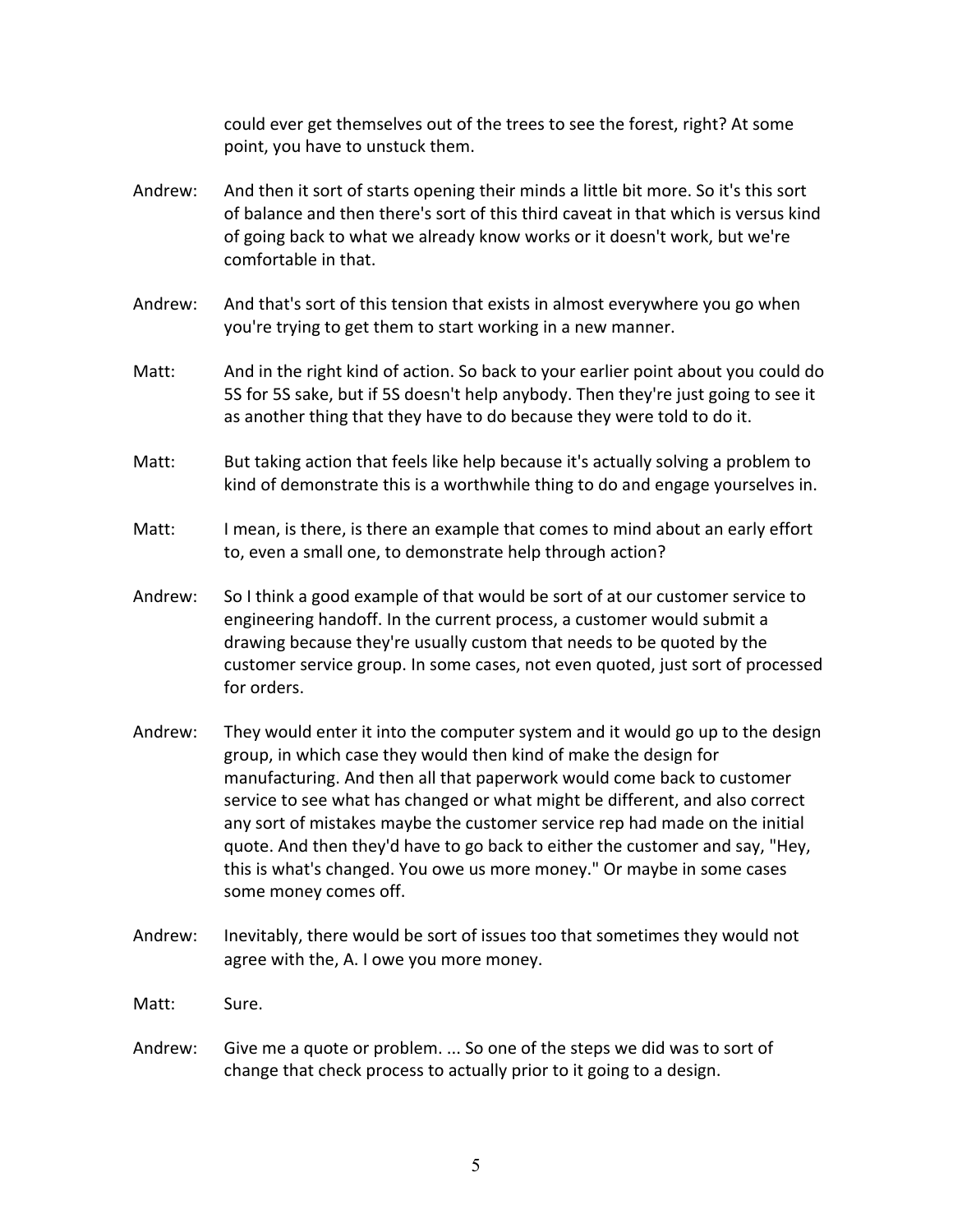- Andrew: So now the quote or order would come in, the sales rep would enter it into the computer system. Then it would go to the checker, who would review it for accuracy, make any corrections, in which case then they would update it and send the quote to a customer or update the actual order up to design.
- Andrew: And around that. There was a lot of anxiety about that change. Although, the work theoretically didn't change that much from the checker's perspective. It was, "Well how will you know if engineering changes anything and capture it?"
- Andrew: And you had to sort of have them start problem solving within that new work about, "Well how would you handle that workflow? How would you want customer service to know? What do you want designed to tell you guys so that it will trigger you to do another review and how not to review other things that haven't changed."
- Andrew: And the fact was they'd want to go back and it was sort of encompassing that you wouldn't let them and you'd have to have them problem solve around what the issue was that they wanted to go back for it because we still want it to capture the benefits of why we moved it to the front of the process.
- Matt: So that rework loop between sales and engineering and yeah, kind of a stubbornness on your part to say, "No, we're not going to go back to the old way."
- Matt: And you can justify the stubbornness because there's a genuine problem that you can point to of this rework between sales and engineering. And there's a reality to ground everybody in, and while it may be hard to shift people to a new way of working, at least you can align people on the fact that a problem exists. So something needs to be done about it.
- Andrew: Yup.
- Matt: And you know one area where, so I get up to UPF, I don't know, probably up there about three times a year for the past couple of years, maybe a little bit more than that. And something that is always evolving ... So you just spoke to the upstream process of customer service moving into engineering. From engineering, once the design is complete it gets moved to production, where people are tasked to manufacture what the engineers have drawn up.
- Matt: And, in one of the most lively places in the organization over the past couple of years has been that shop floor. Every time I go there's always change happening on the floor.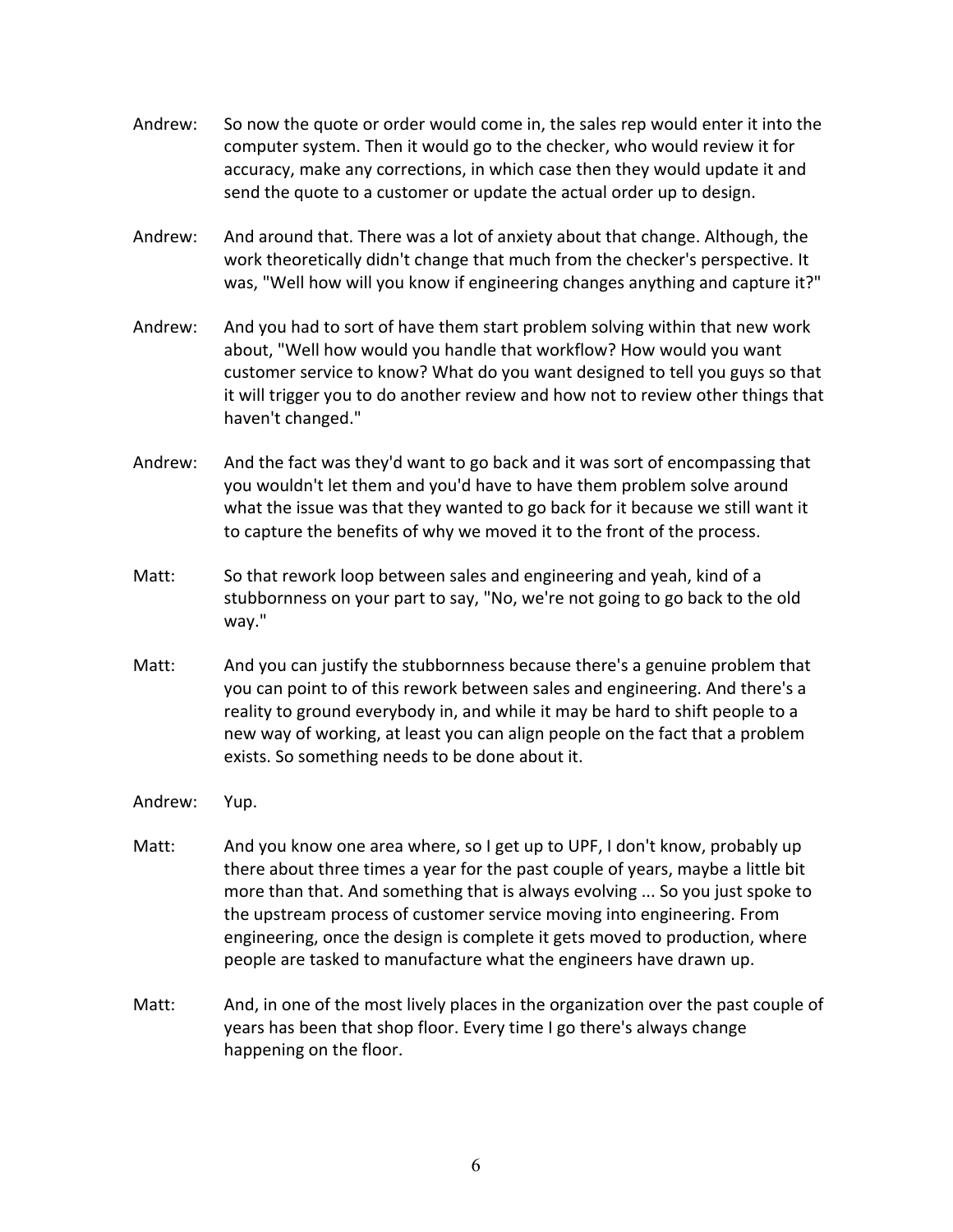- Matt: And actually, kind of a funny thing happened where you guys had some profitability targets, actually not profitability targets, you broke profitability records over the summer and you printed t-shirts sort of announcing, or not announcing but celebrating what you guys had done throughout the [Kaizen] only to break the target again the following month. Rendering those t-shirts pretty, pretty useless.
- Matt: But you know, again, where do you think the ... where do you think the in mindset started on the shop floor? Can you point to, again similar to what you just described an action towards solving a problem that has now sort of snowballed into almost continuous change on the floor?
- Andrew: Yeah. ... You know, I think around that issue Matt, shop floor, I think it's always a lot easier to see waste than the office.
- Andrew: So I think it's easier to kind of get them to see it and maybe do some action around it versus office work I've found office work has been far more difficult to get people to understand and embrace.
- Andrew: On the manufacturing floor, I think once again it's sort of evolved over time from sort of early on, this idea of just sort of, it's kind of going in a loop, watching the work and saying, "Hey, that's kind of crazy, what can we do to improve that?" We should move this, a hinge punch closer to the operators walking halfway across the shop. And kind of knowing that when you're doing this, there is no real return on investment. There's going to be no noticeable impact to profitability. It just makes the work less burdensome and it's things you got to do to start changing the mindset that improving stuff is okay.
- Andrew: And I think from the larger change, I think what occurred was in July, our plant manager here had left and I was encouraged to take up that role of responsibility myself. As I was finding it difficult to get the plants to run the experiments that I felt needed to happen. In which case it was, how do we create a flow on the production floor within our work elements?
- Andrew: And although we'd probably been experimenting for many years on different layouts, we were not having any luck. So taking that opportunity allowed me to get really, really close to the work and understand the challenges around that, and be able to be supportive as we implemented these things to help problem solve because they probably did not have the capabilities themselves at that time. And if I wasn't there it would have fallen apart.
- Andrew: And you know, I think that goes back to at some level you have to do to get them into a new way of thinking. That the previous amounts of attempts was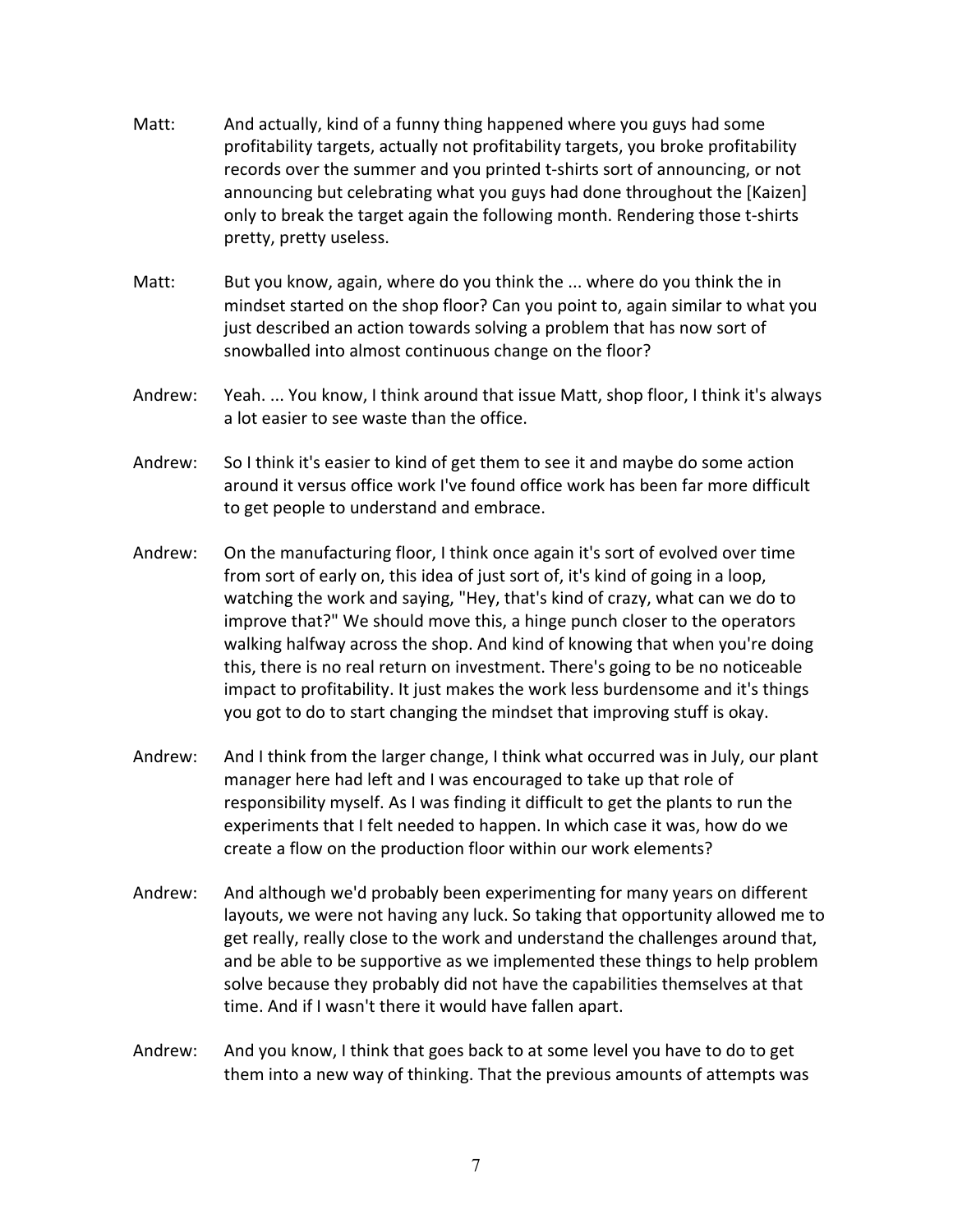trying to get them to think their way like I was on how you would go about it. And it really wasn't going to get there.

- Andrew: So kind of going to the production floor and then saying, "Here's how we're going to create a production line process. And then as we have that, how that actually helps you identify problems and how we're setting it up is to actually see the problems easier to help us then problem solve in each station and each a work element. And bring that sort of to the conclusion, which then produces those sorts of results.
- Andrew: And then kind of zoom back out again and re-look at, okay, what are those next challenges?
- Matt: So kind of a couple things there. The idea of just go ahead and do it. You know, if you see a bit of waste or a lot of waste, that can be easily resolved through something as simple as moving the tool, than don't waste time in figuring out what will be the return on investment of moving or purchasing a tool, just go ahead and do it.
- Matt: And the act of helping somebody. Sure, it may not deliver money back to the organization, but it may get that person to just appreciate the help and maybe begin thinking themselves about, "Oh, what else could be changed around here?"
- Matt: But then also, yeah, you mentioned ... You're very humble guy, but when your plant manager departed you took on the responsibility of figuring out, like you said, how to create flow in the production facility by essentially becoming the plant manager as an opportunity to assign yourself responsibility for figuring that out. Learning by doing a series of experiments.
- Matt: And the other day we were having a conversation where you mentioned you went off to a local company, not far away from UPF to just have an opportunity to go to a different gamba, observe perhaps learn some things.
- Matt: And you mentioned that you were asking yourself during that visit, how would I, having spent the last few years figuring out things at UPF. If I were to begin here at this company, how would I go about a lean transformation? And can you tell us about that visit and your response to your own question?
- Andrew: Sure. You know, so kind of going to visit and seeing and learning. And one of the things that is sort of interesting is to obviously go and visit other gambas and learn and what you can take away.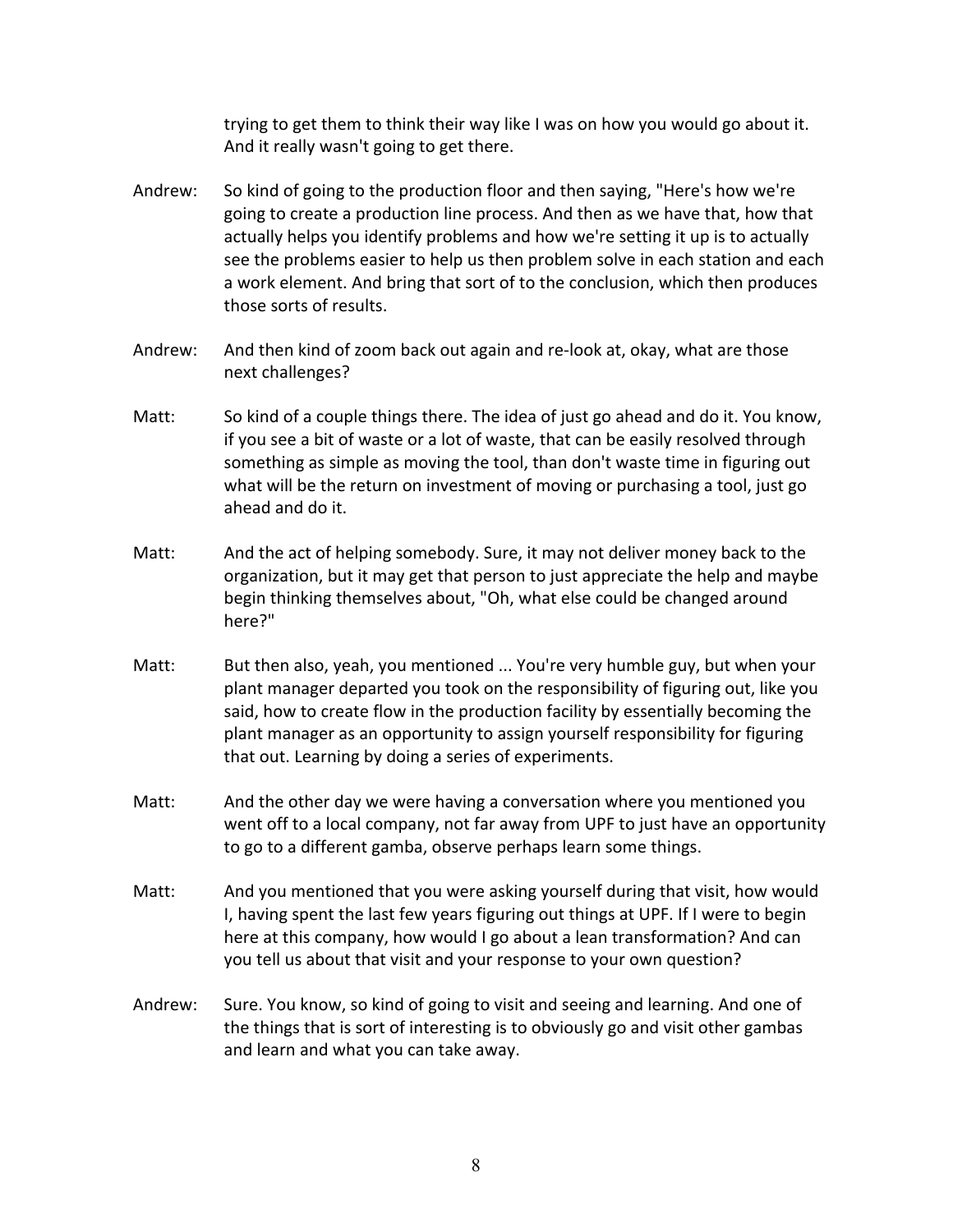- Andrew: And this was a case really where they'd sort of been at their lean transformation I think for 10 years, I believe. And, there wasn't a lot of indications, I guess, of the sort of success around that. There was sort of a lot of relics of I think failed or partly started, or ended programs and the like as you kind of walked through it. [crosstalk] And it was really good.
- Matt: Things like this.
- Andrew: Yeah, exactly. Yup. And, even though it allows you to give good reflection about, A. How easily that you could fall into that and maybe where are you already falling into that.
- Andrew: One of the, if there's a sign that says, "Hey, if this door is open, make sure the screens down and there's no screen down and you really have two options. And why is there no screen down? Well we don't actually have a screen. Well, you either have to remove the signer by a screen, but you can't have both up.
- Andrew: And, those are sort of some of those things that I think exist in everyone's shop floors that we sort of don't ever finish that loop. And sort of that reflection on where would I start. Kind of goes back to that simple point about watching the work being performed, and then improving it. So there was an operation where one of the workers has to sort of put, it was sort of a jug and put a lid back onto a jug of material.
- Andrew: And I witnessed him take the palm of his hand and slam it four or five times to put the lid back on.
- Andrew: And so I thought to myself, really where I would start my lean transformation is I'd buy that man a hammer. ... And it's so simple, yet I think people really miss that part that it doesn't need to be, there didn't need to be a three day Kaizen event around buying the man a hammer. You didn't need to do an ROI on buying the man a hammer, and you don't need to do a value stream map around it. It's just really watching the work and and saying, "How do you make better?"
- Andrew: Now, once you buy the hammer, you might need to figure out how do you keep it so it stops wandering away and that's going to be a different problem to solve. But you know, I think those start the change in mindsets about how things can be different because maybe for the last 10 years you use the palm of your hand to pull the lid on.

Matt: Put the lid on.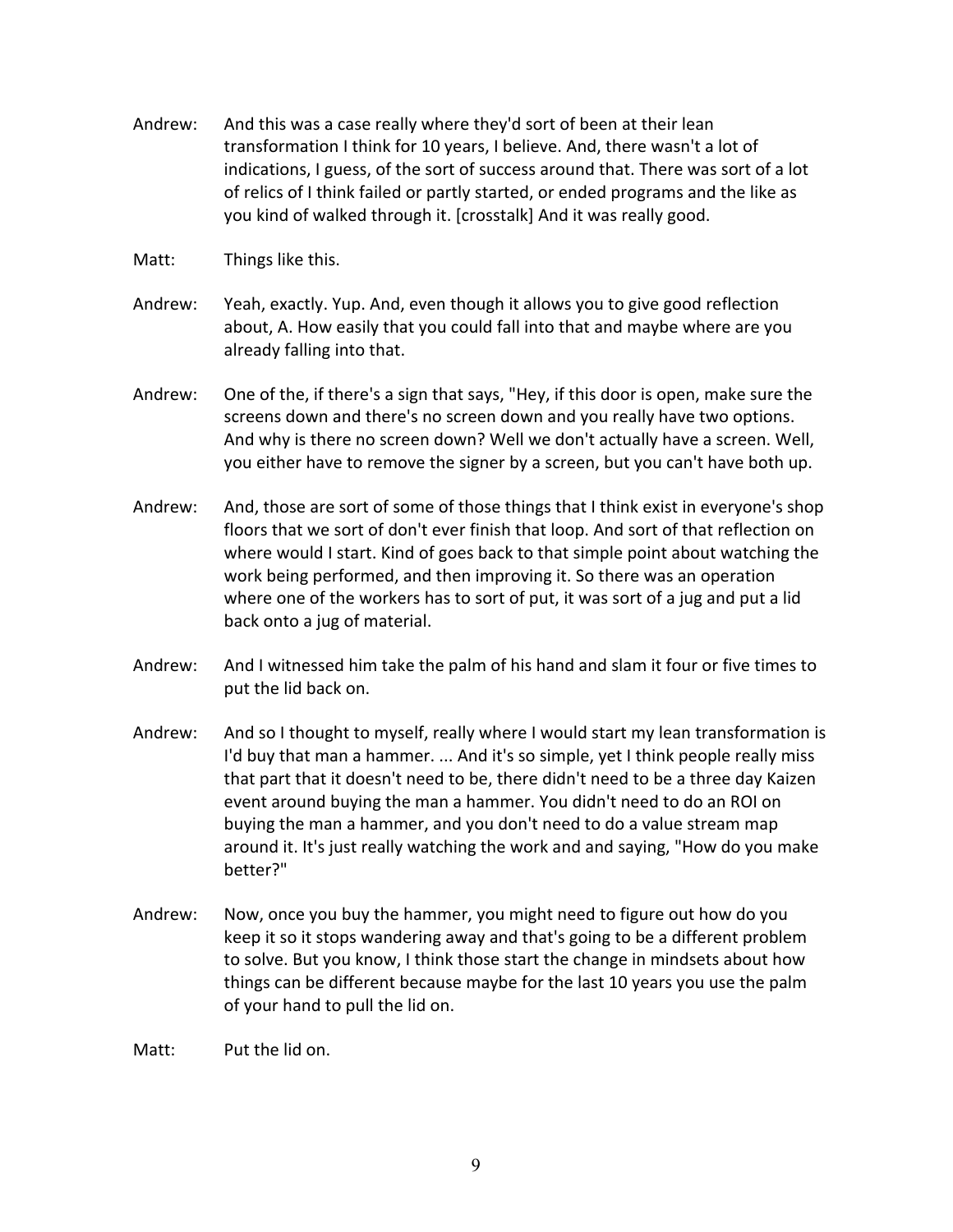- Andrew: Put the lid on, and in fact maybe if you don't, you're a really poor operator because good operators know how to hit it at the right angle with the right palm pressure. That makes them really good at their job.
- Matt: Just buy him a hammer. Yeah. ... Yeah, the idea of ... It's funny, the balance between how complex some of this can be and how simple some of this can be.
- Andrew: Yes.
- Matt: I think that idea of changing behaviors or getting people to understand, it's a series of simple actions like that. That will at least get people to think, "Well, this isn't a bad way of working. I'm no longer banging my hand against a hard piece of plastic. I have a tool to do that."
- Matt: So, so far we've been talking primarily about work level problems. How to change, how work is done to go about a lean transformation, but there's a different kind of problem that all organizations face that is higher than the work level and that's the strategic level. As an organization, how do you define your purpose? What value will you deliver to customers?
- Matt: And Andrew, you went about transformation not just at the work level, but also how to go about organizing that strategic purpose that, in this case, a Hoshin process to go about defining purpose and aligning the organization.
- Matt: Can you tell us how that has ... How would that has evolved and how it works, and what it has done to help UPF.
- Andrew: Sure. I think kind of going back to the first one we did and in 2017, we probably went about it by doing a SWOT analysis and, and kind of each department looking at different activities they wanted to achieve.
- Andrew: And, we really ended up with this ... We had sort of our five year and 10 year breakthroughs and these targets and goals, and all of these activities that I think sounded really cool and really good. And, probably by the end of it, we didn't really move the needle at all in terms of any of those sort of breakthroughs.
- Andrew: And all those activities, maybe some got done, some didn't. And our maybe attainment was in the 20%. And we took a different approach in 2018 to the potion in which we spent a lot of times defining organizational purpose. And then, around that purpose what sort of top line metric represents would help meet those purposes and how would we track that?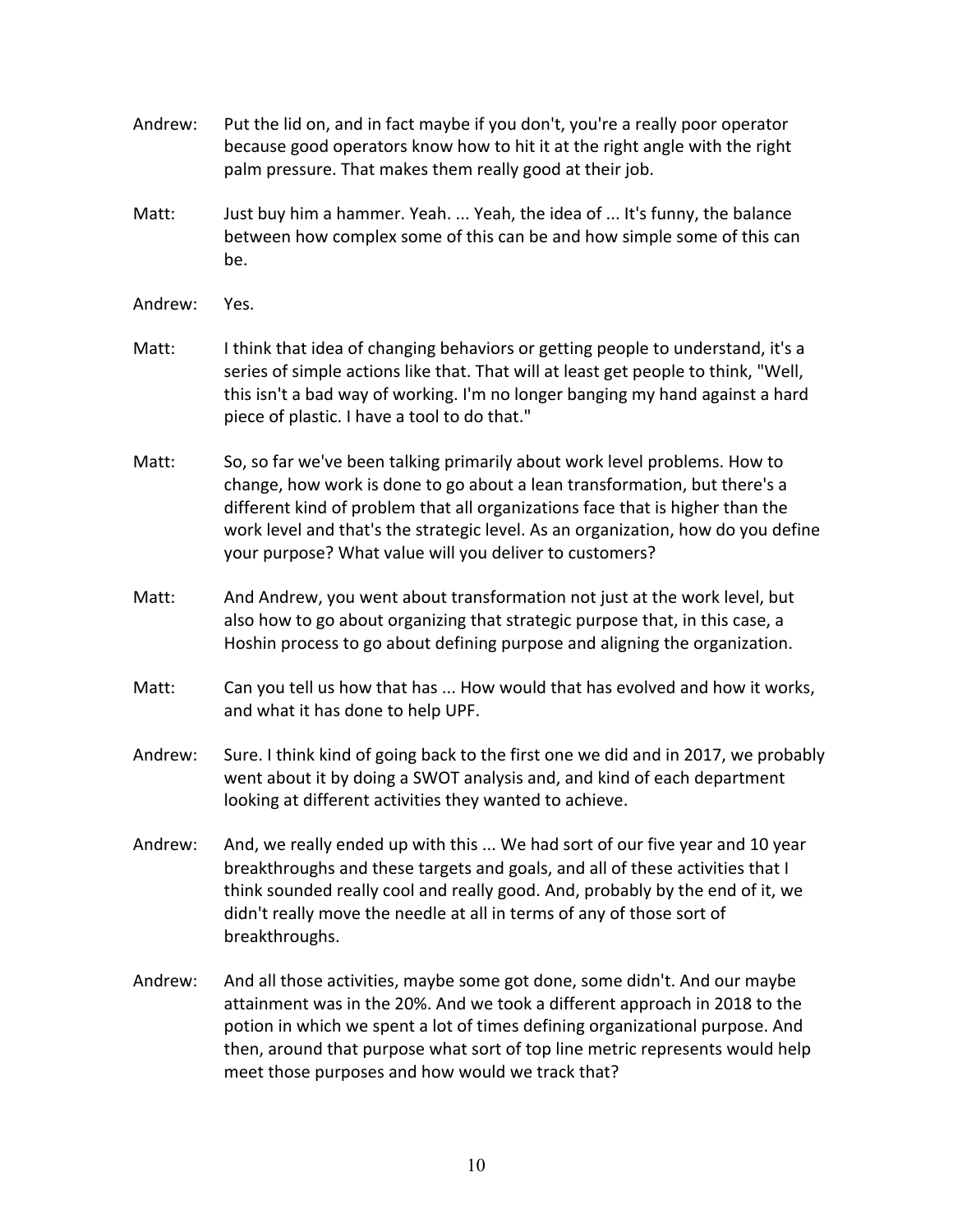- Andrew: And then, so for example, one of our purposes is to make sure that we stay in business. So profitability might be one of the key purposes. So we used a ship dollar per hour metric.
- Andrew: The other one was to reduce warranty costs from provide defect-free to our customers. And, we came up with two metrics. We didn't want to go too much further than that. Once again, when you want to make sure that you don't overwhelm your outrun and your ability to solve problems and, and get things done.
- Andrew: So we really kept it simple at those two. We wanted to figure out how to increase the ship dollar per hour and reduce our warranty costs. And through that, each department would align with other metrics, which metrics they would have to improve that would actually make an impact on that higher one.
- Andrew: So what we found from the previous Hoshin in 2017 was, a lot of your activities actually fought against each other. So maybe you said something like, "Hey, it'd be really good if sales got to more sales."
- Andrew: And so sales has a really great idea how to bring in more sales. They'll just sell it cheap and they'll get more sales.
- Andrew: And then we task engineering with maybe, "Hey, how do you reduce some more [inaudible] costs engineering?" And they go, "I have a great plan, we'll just add a bunch of more parts to make it stronger."
- Andrew: And then finally you tell a manufacturing, "Hey, I want you to increase your ship dollar per hour." So meanwhile, customer service is giving them cheaper products and engineering is adding more parts and you've told them to increase their ship dollar per hour and your net result is nothing actually occurs. Versus saying, "Nope, it's everyone's job to increase ship dollar per hour, which means engineering, I want you to figure out how to remove parts while still making sure it's functional. I want customer service to review accounts that are underneath the threshold and really look at why are we selling them at that rate. Manufacturing, you need to figure out how to improve your output. And maybe HR, we have to figure out turnover because that hurts manufacturing. And purchasing, we have to make sure we'd have no run outs and that will help our dollar per hour as well."
- Andrew: And sort of through aligning everyone's activities to move that top level objective. The results have been really tremendous and just even when you don't even hit every target, the fact that we're all rowing sort of in that same direction we've achieved both years passing are what we thought were stretch goals, which means we didn't stretch them I guess far enough.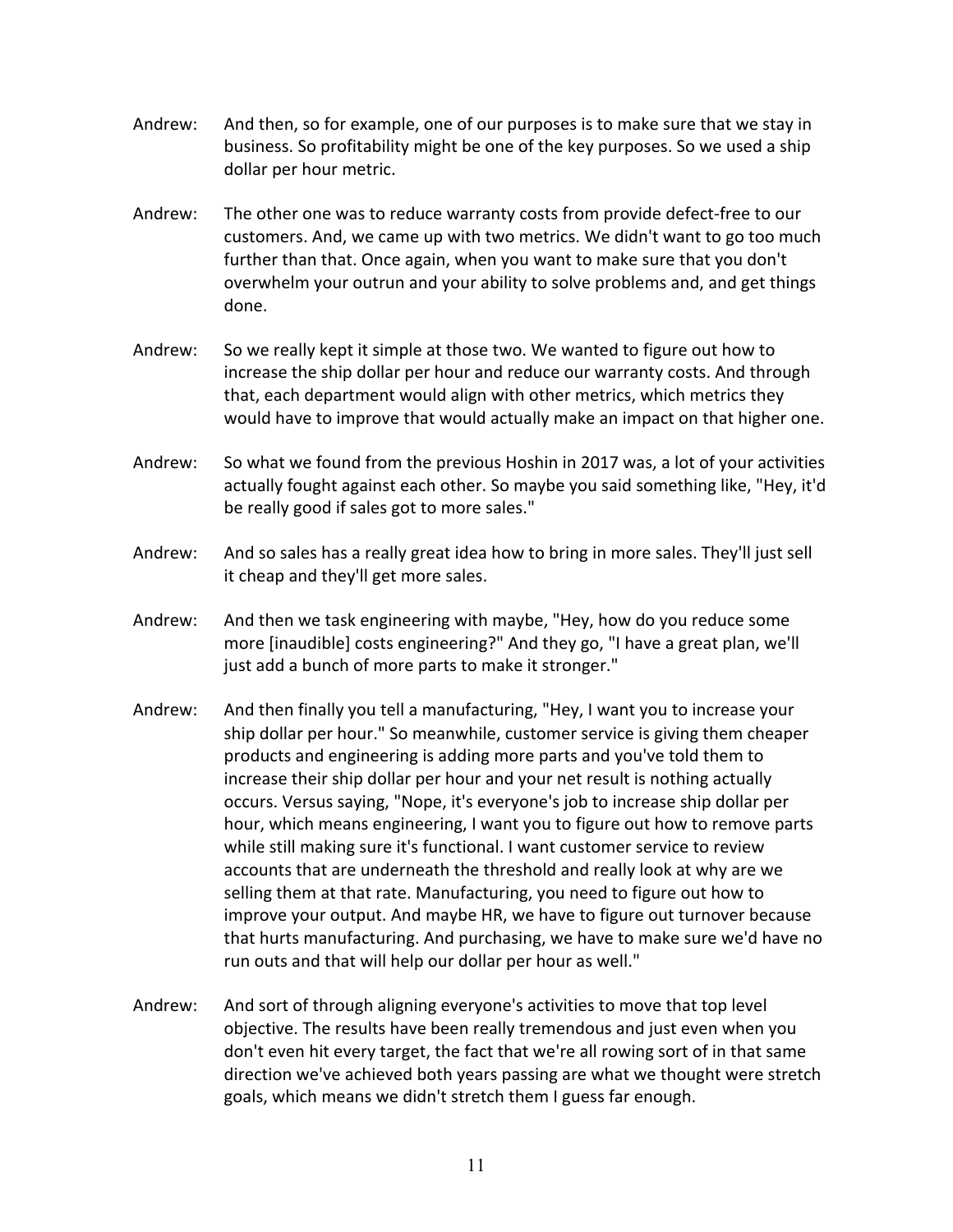- Andrew: And, I think it really helps sort of see that power before, how not having alignment around activities really keeps you stuck there. And sort of what we look back when you kind of do your [inaudible] reflection is that we achieved almost all of the things we set out for in our 10 year breakthrough from that first Hoshin, which we didn't make any movement on in probably the two years of actually trying to fulfill purpose. And it's been pretty neat to see that.
- Matt: Yeah. So starting with purpose. As an organization, why are we all here? And then, defining that purpose in measurable terms.
- Matt: So having two high level metrics ship dollar per hour and warranty claim costs. And then, challenging each department, sales, engineering, manufacturing, what will be your contribution to these two objectives? And getting everybody, like you said, to sort of row at the same pace in the same direction.
- Matt: So I guess it is January 28th are you guys on a calendar fiscal year?
- Andrew: Yes.
- Matt: So does that mean you are in the midst or have just wrapped up your strategic planning for the year?
- Andrew: Yes, we just ... We finished it, just sort of, we'll have our ... One of the things we did was we aligned it with our ISO 2008, so that's sort of a different story of how you operate different systems.
- Andrew: So those are now aligned. So we'll be wrapping up our 2019 stuff and then laying out the plan for 2020 at our management review meeting.
- Matt: And what is your sense of sort of big problems that UPF will challenge itself to tackle?
- Andrew: Yeah. Yeah. So, around that we still have sort of the two goals have been carrying over, which is the ship dollar per hour. Which we have three different manufacturing facilities, so how to continue to deploy and get the other two to the same rate.
- Andrew: And then we also have from the warranty costs, we had done a really good job at actually mitigating warranty costs, but we had missed a lot of the actual quality objectives. So we just got better at sort of planning and managing the repair work versus reducing defects. So, we were staying there because I think we can still do a better job.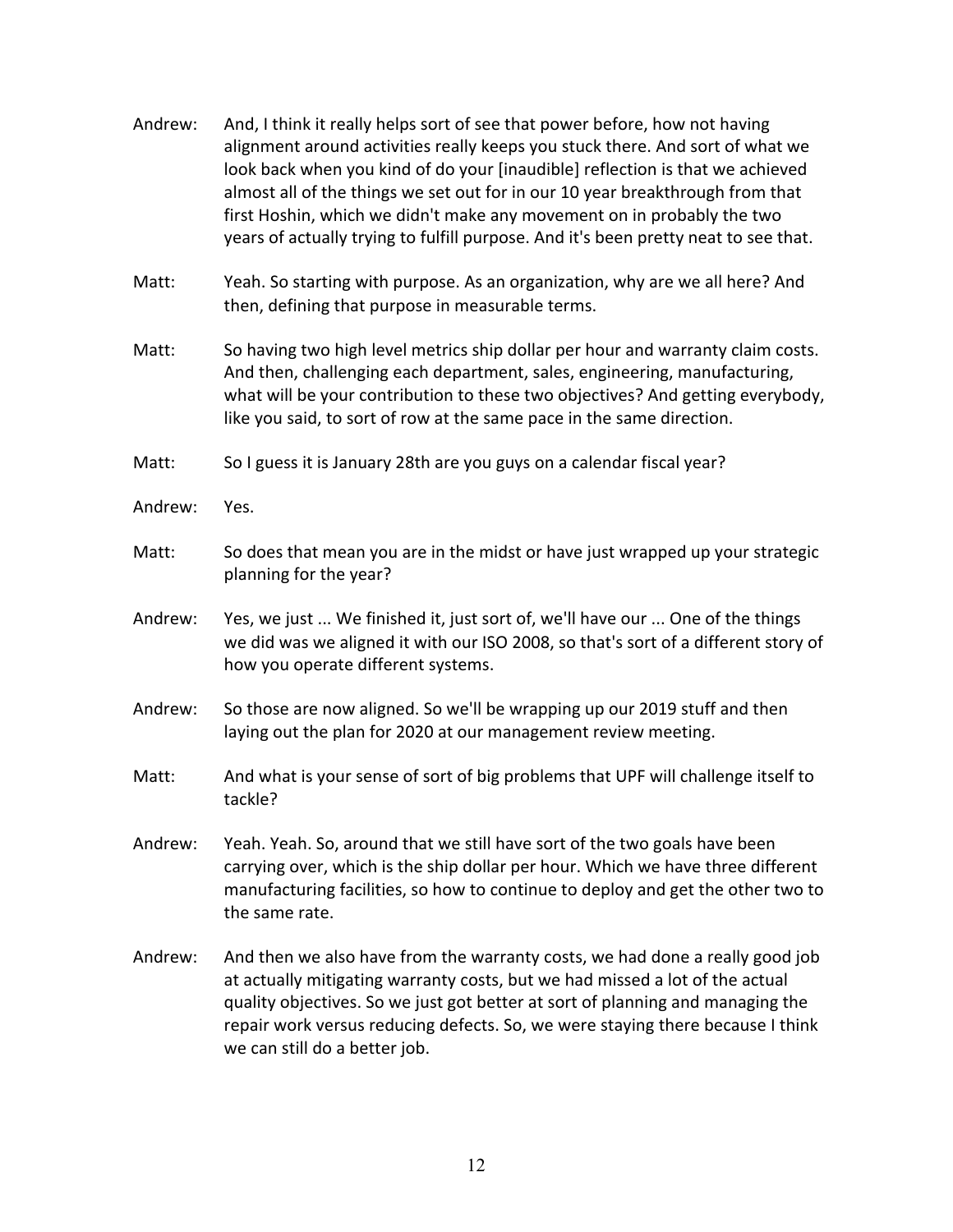- Andrew: And then sort of the third one we added this year is as our capabilities grow, we're going to run into a new challenge that we really have never really faced before, which is, how will you fill in work if you've now created more capacity in your plants?
- Andrew: So for basically our whole history, Matt, we've been really set up to sort of receive these orders for the fire industry and process the orders. And now that might not be enough work, right?
- Andrew: So although we've done some smaller stuff in the last four years at growing this sort of non-fire tank sales to about 10% of our business, how do we take that next leap? And, kind of now looking at, we may have to create a whole new value stream that has never existed in the organization around how do we find and develop markets to get into. And then how do we sell to those markets and make sure that it's the right side of stuff we want to do. We don't want to do a sort of one off \$500 project for our size. It doesn't really make sense.
- Andrew: And, how do you create a process that identifies your future growth? Otherwise, you always run the risk that you don't want people have continuous improve themselves out of jobs.
- Andrew: As we build in capacity, we have to figure out how to bring in different type of work in sales. Which will lead to more challenges and problems because they might not always fit maybe the same as your other work, right?
- Matt: Well that's an exciting problem to have. So yeah, you and Karl are going to be at ... Well first, thanks again for joining us in California for the Summit Andrew, we're excited to have you guys, but yeah, you and Karl, Karl Ohaus, a gentleman who's been your coach for the past couple of years are going to be doing a session. Like you said on those ... You've tried to distill the key components of at least what's happened at UPF into three things: knowledge, grit and outrage.
- Matt: So yeah, can you talk us through each one of those, why those three, and what do they mean?
- Andrew: Yeah, I think, so what I've seen here is what really kind of gets really good fast transformation that kind of creates the bias reaction to need [inaudible] is those three elements.
- Andrew: And they all sort of have to exist. So the first is knowledge, does the person have knowledge and understanding of, can the problem be solved? And maybe an idea around how to solve the problem.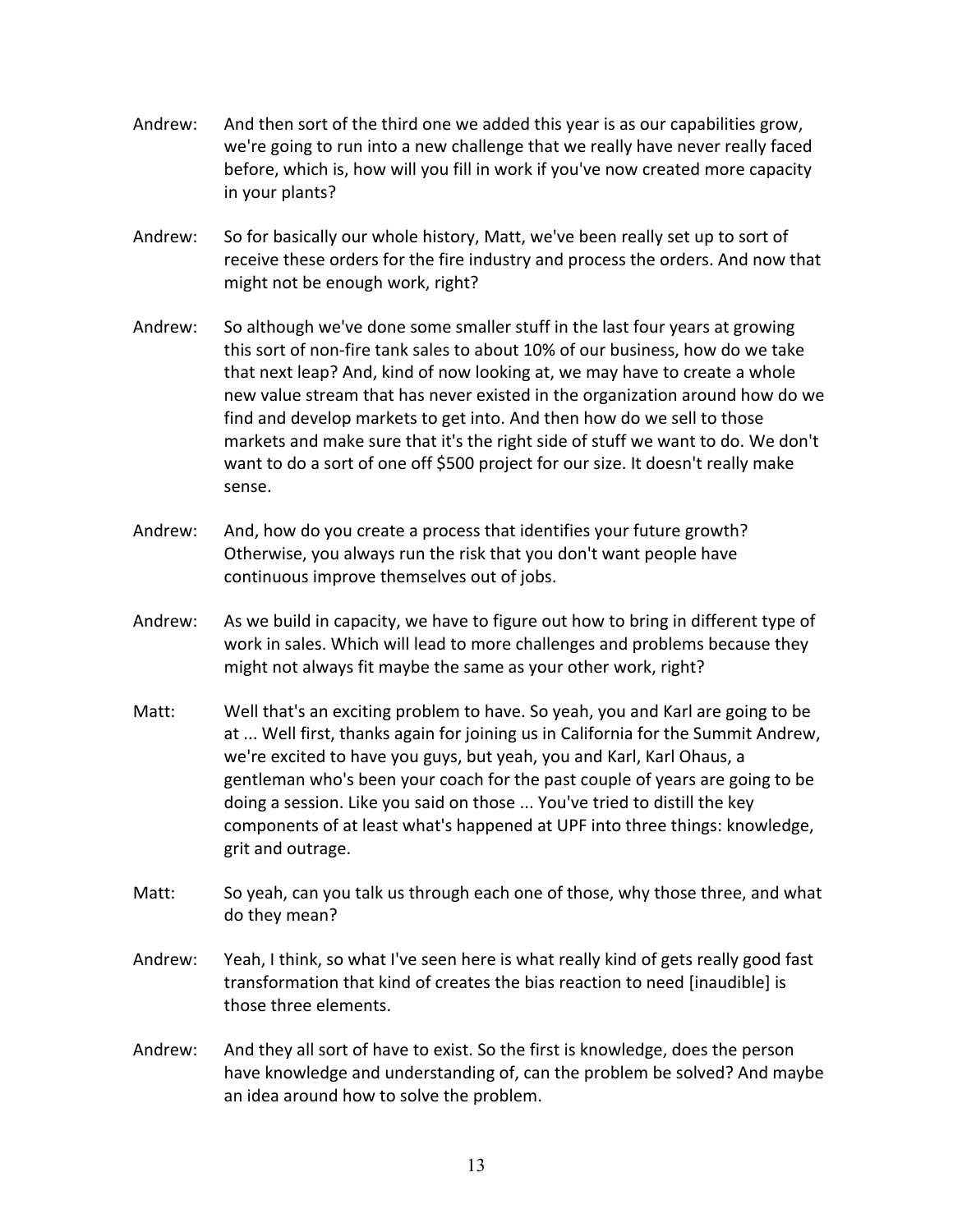- Andrew: Then they need to have sort of grit, which means that it's probably not going to go right the first, second or third time. And I got to keep working at it to make sure it's right.
- Andrew: And then finally, is the outrage that they have to be very dissatisfied with the current state of, of the issue to want to actually flex it.
- Andrew: So you can be dissatisfied, but if you lack the knowledge, you just assume it's the way it has to be. You could have the knowledge and be satisfied, but if you don't have the grit to persevere, you once again, you'll just sort of give up.
- Andrew: And you can have the knowledge and grit. But if it doesn't bother you, it's not going to move the needle to make you do something about it. So if you sort of bring it back to that hammer example, if there's no outrage that a man is smashing his hand into the thing. You didn't need a lot of grit and you didn't need a lot of knowledge to solve that problem. But there really wasn't any outrage around how preposterous it was to have your employee smash his hand to put on a cover, right?
- Andrew: And I think some of that is really imperative that when those things kind of exist, it gets people to start taking action.
- Andrew: And if one of those elements is sort of lacking, it probably doesn't occur. And, it's tough of how you get management and leadership to start seeing these things and you know, A. Give them the knowledge. And then also, how to make them get a little bit outraged about the current state of what they've probably been managing over.
- Matt: You have to see the world as a mess.
- Andrew: Yes.
- Matt: Everything's a mess. No matter how good it is, you have to view everything through the lens of a total disaster.
- Andrew: Yeah, exactly. You know, and if it makes you outrage, it's still a disaster. Even though it's a hundred times better than it was, you'll still probably do something about it. But if you kind of view it as, "Hey, this is pretty good now." You're probably not going to work to improve it.
- Matt: So those three things, knowledge, just understanding of how to actually go about solving a problem, the grit to see it through, and then the outrage to never stop. To see a never ending mess in front of you. So that there is always